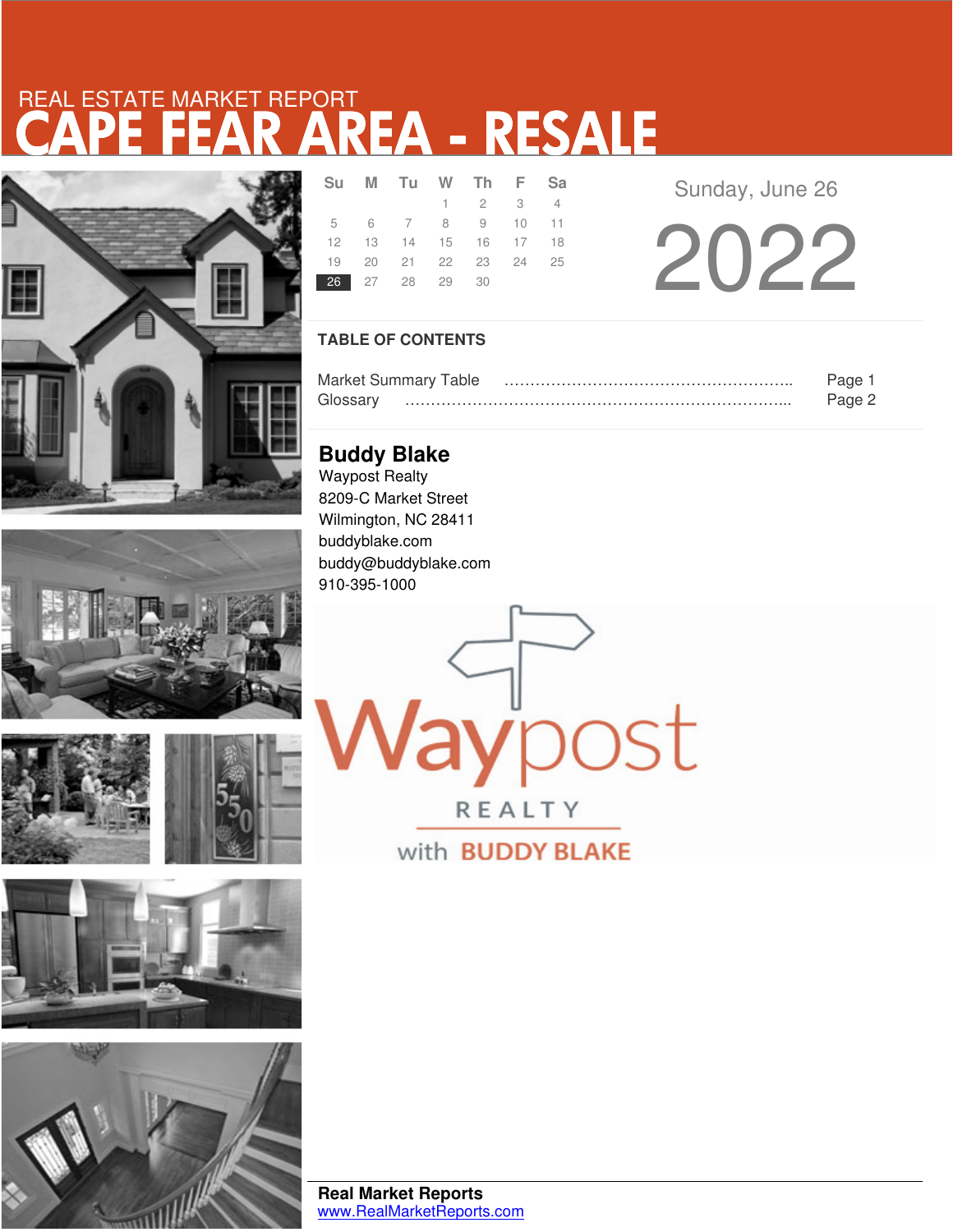## REA - RESALE REAL ESTATE MARKET REPORT

## Sunday, June 26, 2022

## Buddy Blake

buddy@buddyblake.com Waypost Realty 910-395-1000

| <b>486 PENDING [2]</b><br><b>MARKET SUMMARY TABLE</b>                                     |                                                                                                                             |                 |        |                                    |                                 | $350$ OFF-MARKET (last 6 mos) <sup>[3]</sup> |                                      |                 |                 |        |                             | <b>ABSORPTION RATE</b><br>(months of inventory) |                               |                                       |                               |                  |
|-------------------------------------------------------------------------------------------|-----------------------------------------------------------------------------------------------------------------------------|-----------------|--------|------------------------------------|---------------------------------|----------------------------------------------|--------------------------------------|-----------------|-----------------|--------|-----------------------------|-------------------------------------------------|-------------------------------|---------------------------------------|-------------------------------|------------------|
| A = Average Value<br><b>699 ACTIVE [1]</b><br>$M = Median Value$<br>$N/A = Not Available$ |                                                                                                                             |                 |        |                                    |                                 |                                              | 3509 SOLD/CLOSED (last 6 months) [4] |                 |                 |        |                             |                                                 |                               |                                       |                               |                  |
| <b>Price Range</b><br>Low                                                                 | <b>High</b>                                                                                                                 | <b>Num</b><br># |        | <b>Days</b><br>on<br><b>Market</b> | <b>Current</b><br>List<br>Price | Num<br>#                                     | Pend<br>Ratio                        | <b>Num</b><br># | <b>Num</b><br># |        | Days<br>on<br><b>Market</b> | <b>Original</b><br>List<br><b>Price</b>         | Final<br>List<br><b>Price</b> | Sold/<br>Closed<br><b>Price</b>       | List-<br><b>Sale</b><br>Ratio | Est.<br>Mos.     |
| \$0                                                                                       | \$199,999                                                                                                                   | 18              | Α<br>M | 82<br>51                           | \$159,953<br>174,950<br>\$      | 14                                           | 44%                                  | 24              | 120             | Α<br>M | 31<br>9                     | \$163,891<br>169,000<br>\$                      | \$158,128<br>\$161,550        | \$151,885<br>\$157,750                | 96%<br>98%                    | 0.9              |
| \$200,000                                                                                 | \$399,999                                                                                                                   | 158             | Α<br>M | 35<br>17                           | \$323,182<br>\$325,000          | 194                                          | 55%                                  | 107             | 1,526           | Α<br>M | 13<br>4                     | 307,033<br>\$<br>\$305,000                      | \$305,383<br>\$300,000        | \$ 309,497 101%<br>\$ 311,250 104%    |                               | 0.6              |
| \$400,000                                                                                 | \$599,999                                                                                                                   | 180             | Α<br>Μ | 31<br>17                           | 493,458<br>\$<br>490,000<br>\$  | 141                                          | 44%                                  | 86              | 972             | Α<br>M | 18<br>4                     | 489,322<br>\$<br>475,000<br>\$                  | \$481,118<br>\$475,000        | 485,097 101%<br>\$<br>\$475,000 100%  |                               | 1.1              |
| \$600,000                                                                                 | \$799,999                                                                                                                   | 115             | Α<br>M | 34<br>24                           | \$713,767<br>\$ 715,000         | 60                                           | 34%                                  | 44              | 388             | Α<br>M | 25<br>5                     | 681,677<br>\$<br>\$675,000                      | \$ 676,297<br>\$675,000       | 681,350 101%<br>\$<br>\$ 674,950 100% |                               | 1.8              |
| \$800,000                                                                                 | \$999,999                                                                                                                   | 64              | Α<br>M | 46<br>33                           | \$902,985<br>898,500<br>\$      | 37                                           | 37%                                  | 29              | 235             | Α<br>M | 29<br>7                     | \$ 895,596<br>885,000<br>\$                     | \$ 889,747<br>\$ 879,900      | \$ 885,441 100%<br>\$ 879,900         | 100%                          | 1.6              |
| \$1,000,000                                                                               | \$1,199,999                                                                                                                 | 32              | Α<br>M | 53<br>30                           | \$1,116,572<br>\$1,100,000      | 14                                           | 30%                                  | 16              | 75              | A<br>M | 42<br>6                     | \$1,123,760<br>\$1,149,000                      | \$1,114,384<br>\$1,125,000    | \$1,092,308<br>\$1,100,000            | 98%<br>98%                    | 2.6              |
| \$1,200,000                                                                               | \$1,399,999                                                                                                                 | 34              | Α<br>Μ | 39<br>26                           | \$1,288,438<br>\$1,299,950      | 6                                            | 15%                                  | 14              | 70              | Α<br>M | 48<br>10                    | \$1,343,021<br>\$1,300,000                      | \$1,313,693<br>\$1,300,000    | \$1,287,120<br>\$1,287,444            | 98%<br>99%                    | 2.9              |
| \$1,400,000                                                                               | \$1,599,999                                                                                                                 | 23              | A<br>M | 40<br>35                           | \$1,507,480<br>\$1,500,000      | 6                                            | 21%                                  | $6\phantom{a}$  | 40              | A<br>M | 37<br>$\overline{7}$        | \$1,815,275<br>\$1,497,000                      | \$1,496,262<br>\$1,495,000    | \$1,470,163<br>\$1,450,000            | 98%<br>97%                    | 3.5              |
| \$1,600,000                                                                               | \$1,799,999                                                                                                                 | 14              | Α<br>M | 43<br>30                           | \$1,714,636<br>\$1,699,000      | 5                                            | 26%                                  | 4               | 24              | Α<br>M | 28<br>$\overline{7}$        | \$1,762,667<br>\$1,697,500                      | \$1,698,167<br>\$1,697,000    | \$1,664,375<br>\$1,650,000            | 98%<br>97%                    | 3.5              |
| \$1,800,000                                                                               | \$1,999,999                                                                                                                 | 13              | Α<br>M | 53<br>47                           | \$1,878,504<br>\$1,899,998      | $\overline{2}$                               | 13%                                  | $\overline{2}$  | 20              | Α<br>M | 95<br>19                    | \$2,003,845<br>\$1,972,500                      | \$1,938,615<br>\$1,924,500    | \$1,871,712<br>\$1,850,124            | 97%<br>96%                    | 3.9              |
| \$2,000,000                                                                               | \$2,199,999                                                                                                                 | 8               | Α<br>M | 73<br>38                           | \$2,141,625<br>\$2,172,500      | 1                                            | 11%                                  | $\overline{2}$  | 5               | А<br>M | 53<br>4                     | \$2,214,000<br>\$2,100,000                      | \$2,139,000<br>\$2,100,000    | \$2,085,400<br>\$2,100,000            | 97%<br>100%                   | 9.6              |
| \$2,200,000                                                                               | \$2,399,999                                                                                                                 | $\overline{7}$  | Α<br>M | 83<br>65                           | \$2,285,712<br>\$2,300,000      | $\overline{2}$                               | 22%                                  | 3               | $\overline{7}$  | Α<br>M | 3<br>$\mathbf{1}$           | \$2,272,729<br>\$2,295,000                      | \$2,272,729<br>\$2,295,000    | \$2,266,300<br>\$2,292,100            | 100%<br>100%                  | $6\phantom{a}$   |
| \$2,400,000                                                                               | \$2,599,999                                                                                                                 | 7               | Α<br>M | 77<br>22                           | \$2,484,286<br>\$2,500,000      | $\theta$                                     |                                      | 1               | 4               | Α<br>M | 76<br>9                     | \$2,797,500<br>\$2,597,500                      | \$2,672,500<br>\$2,597,500    | \$2,473,000<br>\$2,478,500            | 93%<br>95%                    | 10.5             |
| \$2,600,000                                                                               | \$2,799,999                                                                                                                 | $\overline{2}$  | A<br>M | 42<br>42                           | \$2,709,500<br>\$2,709,500      | $\overline{2}$                               | 50%                                  | $\overline{2}$  | 2               | Α<br>M | 39<br>39                    | \$2,947,000<br>\$2,947,000                      | \$2,772,000<br>\$2,772,000    | \$2,750,000<br>\$2,750,000 99%        | 99%                           | 6                |
| \$2,800,000                                                                               | $^{+}$                                                                                                                      | 24              | Α<br>М | 159<br>77                          | \$5,672,667<br>\$4,395,000      | $\overline{\mathbf{2}}$                      | $8\%$                                | 10              | 21              | Α<br>M | 55<br>7                     | \$4,323,048<br>\$3,350,000                      | \$4,748,000<br>\$3,700,000    | \$4,535,476<br>\$3,600,000            | 96%<br>97%                    | 6.9              |
| <b>Market Totals</b>                                                                      |                                                                                                                             | 699             |        |                                    |                                 | 486                                          | 41%                                  | 350             | 3509            |        |                             |                                                 |                               |                                       |                               | 1.2 <sub>1</sub> |
| <b>Market Averages</b><br><b>Market Medians</b>                                           |                                                                                                                             |                 |        | 43<br>25                           | \$911,816<br>\$599,000          |                                              |                                      |                 |                 |        | 20<br>4                     | \$543,433<br>\$410,000                          | \$536,219<br>\$409,900        | \$535,654 100%<br>\$415,000 101%      |                               |                  |
|                                                                                           | Date Range (Off-Market & Sold) = 12/26/2021 to 06/26/2022<br><u>a kara</u><br><b>Favors Buyers</b><br><b>Favors Sellers</b> |                 |        |                                    |                                 |                                              |                                      |                 |                 |        |                             |                                                 |                               |                                       |                               |                  |

Data believed to be accurate but not guaranteed.

Status = [1] Active; [2] Pending; [3] Cancelled, Expired, Withdrawn; [4] Closed

County = Pender, New Hanover, Brunswick

Sub-Type = Single Family Residence

New Construction = No